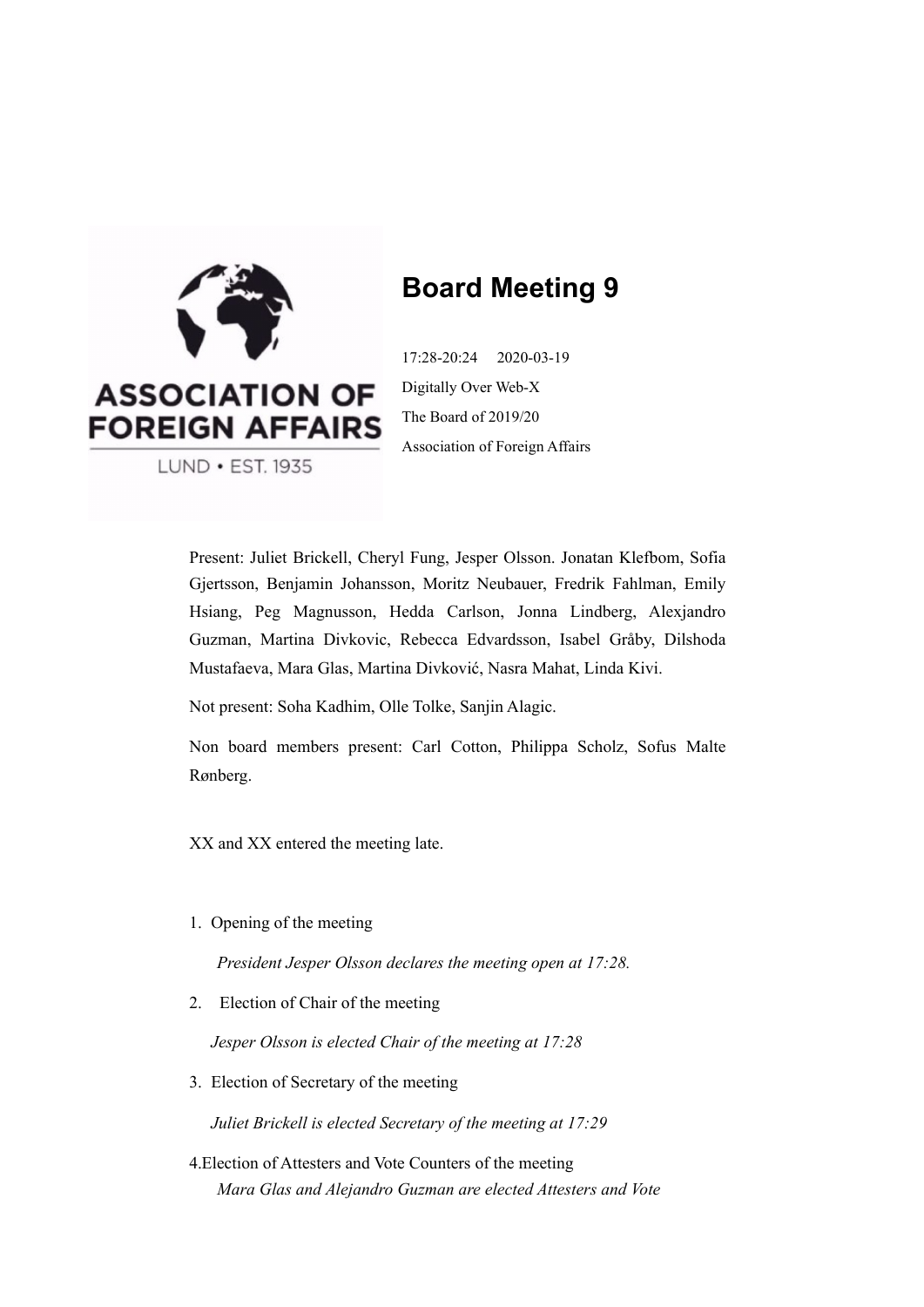5. Approval of the Agenda (Attachment 1)

*Proposal to approve the agenda. Passed by acclamation at 17:32.* 

6. Update on Corona

*Chair Jesper Olsson updates the board about the corona virus (Covid-19).* Where he adds that international students are carrying a double burden, since they experience the situation both here and at home. Therefore, he hopes that the rest of us could help the international students. He further adds that the information that is being spread is done in Swedish and especially regarding more important parts. There have been some discussions with some people in the board about the recommendations and he mentions that his mother works for the municipality and that we have a role to play of some sort. To continue some things as usual. We might not be able to do big events but smaller events is possible. He lastly adds that we should follow some general strategies which includes; To stay calm and focused. Staying calm is so that we can stay sharp. We should also trust the authorities. Those giving guidelines and information have studied epidemics. Moreover, strategies can only be good if the guidelines are being followed. If we have a rule in UPF that says that you should stay at home if you are sick, then stay at home. People look up to us! So if sick, stay at home, stay away from elderly and wash your hands frequently. This virus is probably going to be something that will go on for a while so prolonged measure needs to be taken so things can be sustained. It's been a very stressful week with a lot of work so the crisis group have prioritized committees with events.

Jonna Lindberg mentions that the schools closed on Wednesday and that a lot of things have changed for us as an organization. She adds that even if we aren't a school, we're still affected since a lot of people are leaving town. I think that after today we have to take some new measures that we haven't done yet. The authorities still recommend you to work at home where you can and also that you absolutely should not meet with elderly and/or people in risk groups. The way that the crisis group have been communicating, is just the general information and that they are going to continue with that for now. Also mentions that it is unsure if we will have any events. She further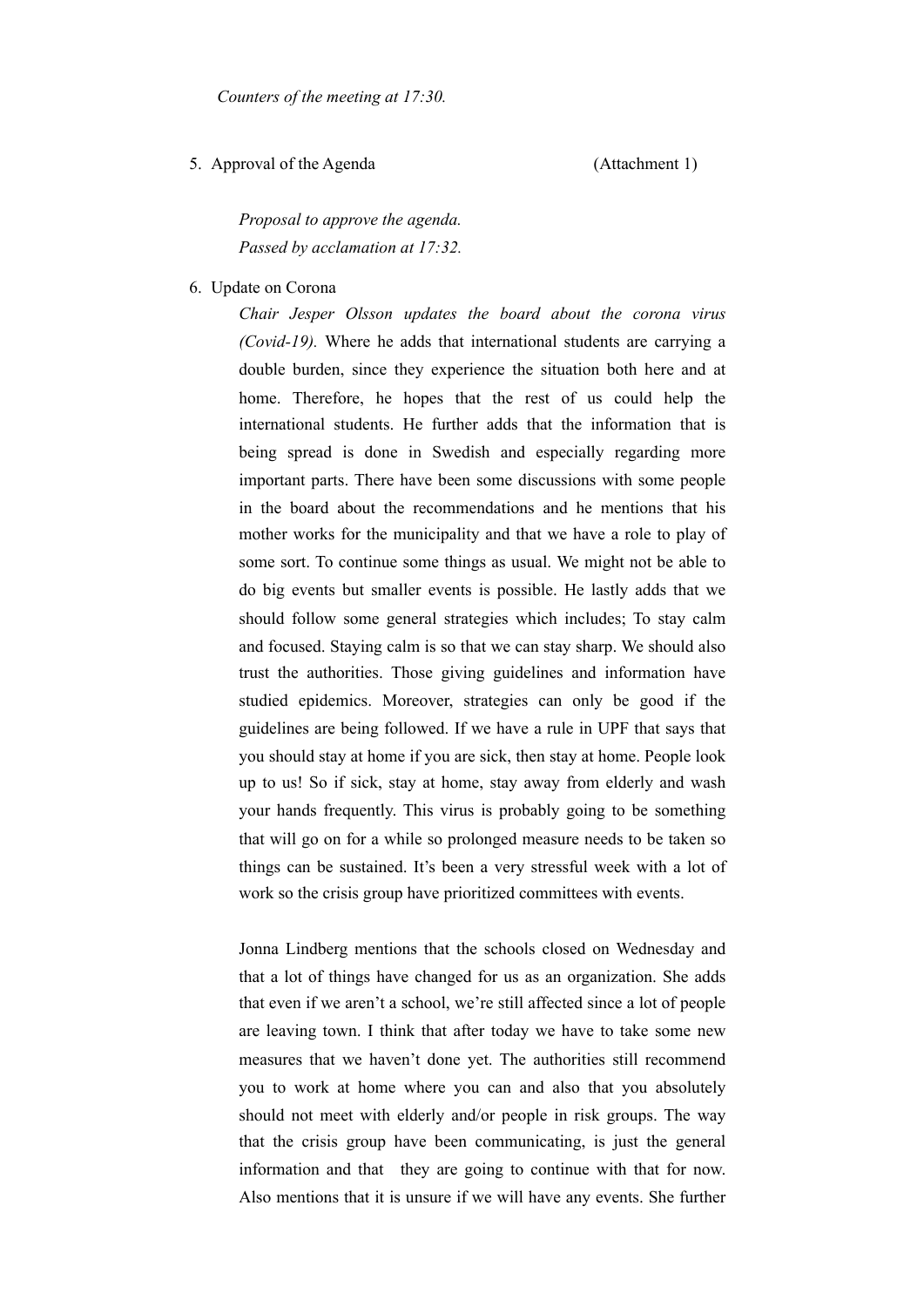adds that the way we are conducting our board meeting today is just a test and don't know if we will continue doing it this way. There has still not come recommendations of gatherings below 500 people and unsure if it'll change. Also since the boarders are closing, a lot of people are returning from exchange. Members will come back. If international students ask for information, you should direct people to their embassies or contact person from their own country. University is helping out. Says on website to contact them.

The Heads of activity mention that they have canceled all plans for all the events except for the ball and will for now not plan anything else. However, the ball has become an issue so they are meeting with Grand on Tuesday to try and re-negotiate the terms of the contract to minimize the risks in case other recommendations come out before the ball. Before their meeting with Grand, they'll have a meeting with the crisis group as well as the treasurers. They further add that they know that there are strong opinions on both sides but that there are no recommendations for groups below 500 people. However, they get that people are worried that these restrictions will change closer to the date. They lastly add that they haven't decided if they will keep the ball or cancel it.

Dilshoda Mustafaeva mentions that the lecture committee just had their meeting and that all lectures will be streamed, the same way UF Uppsala is doing. They are expecting to cancel in person meetings, events, lectures and figure out how to work with the FBA.

Peg Magnusson mentions that the career committee will not have any prep courses except for one and that all the other speakers have cancelled. The committee is looking for people that will do live stream but doesn't seem like people are keen on that. Regarding the FBA grant, they'll need to do one seminar and they are unsure of how to do that. Lastly, regarding the study trip to Stockholm, they can't find meetings, or arrange any because everything is closed. Trying to look for alternative ways, for example online LinkedIn workshop.

Martina Divkovic mentions that the trip to Zagreb has been cancelled. They can't get into Denmark so there is no way to get into Croatia. She looked at alternative to delay the dates of the trip but it is very uncertain, if even possible. So it is fully cancelled and their committee have no other activities this semester.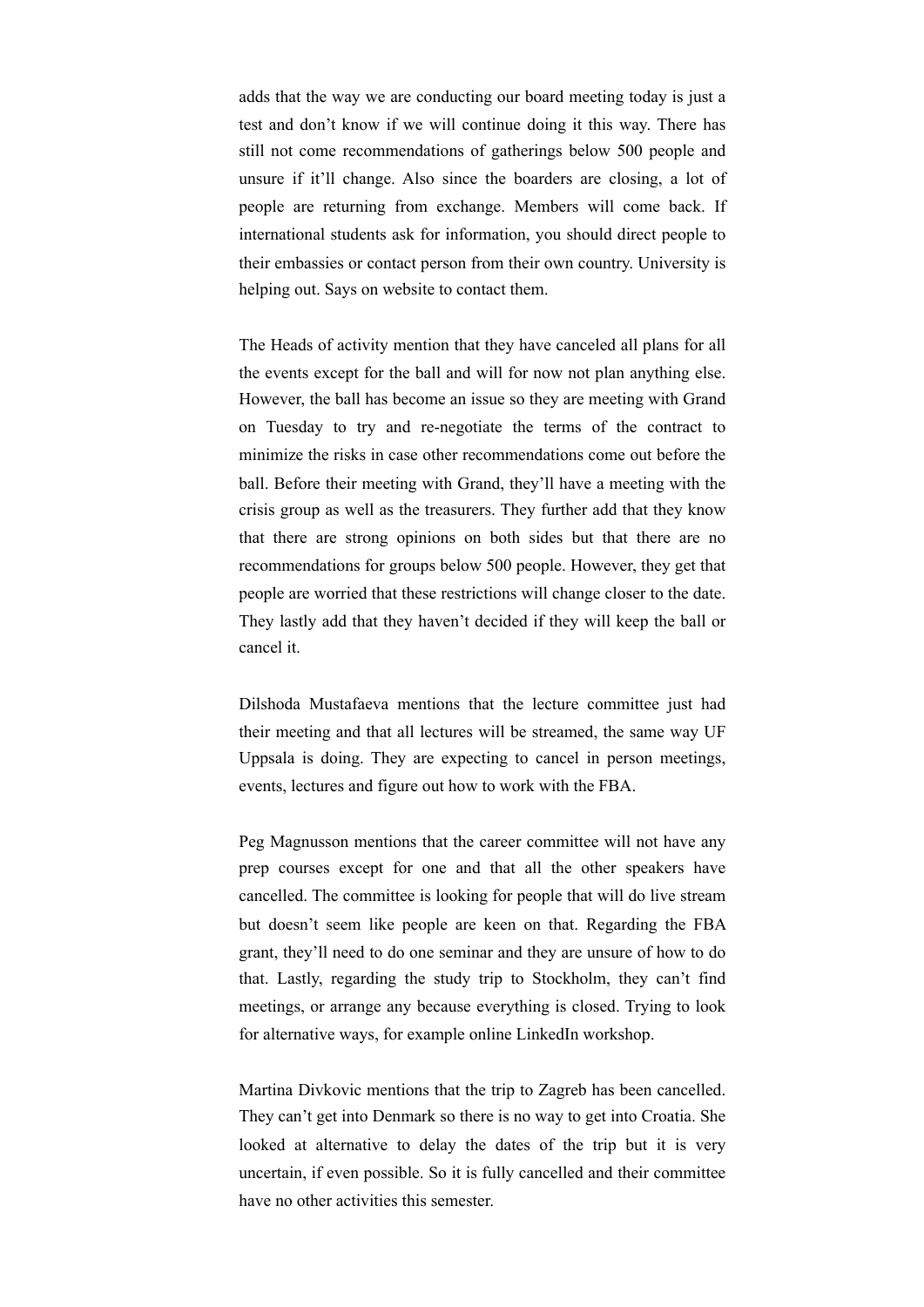Chair Jesper Olsson replies that this gives the board a sort of an overview. He further directs a comment to the career committee and the lecture committee that he has talked to FBA and that they understand the circumstances and that they should not be worried and that it is okay to cancel events. If we find a digital tool, FBA will be happy to pay for it, even if we aren't booking venues.

Jonatan Klefbom asks: does that mean we don't have to refund?

Chair Jesper Olsson replies that we might have to but that it isn't a big deal. He then continues to say that small groups can still happen and will not advise against it but that it's the board members choice to decide.

Sofia Gjertsson mentions that we can use webinars. That if we want online seminars, maybe Michal Gieda, UFS administrator, has experiences with setting up. So if that is something we are interested in, we can contact Michal.

Jonna Lindberg adds that she forgot to mention that she knows that are a lot if people who are not feeling good. That she does not have a lot going on so she is setting up to help out in the community and there is a Facebook group where we can connect with people who are in quarantine who need help or elderly people. So if we want to have something to do we can sign up.

Peg Magnusson asks if we need to coordinate committee meetings since some have theirs while others don't and if we should take decision to cancel committee meetings or not. Some active members are in several committees which might create confusion, so could be good to take a common decision.

Chair Jesper Olsson replies that if someone wants to be in quarantine, we can't force people to hold committee meetings and on the other hand, if some committees wants to meet, then we shouldn't stop that.

Dilshoda Mustafaeva mentions that their committee made a compromise. They are giving their active members the option to have a meeting in the office where some can be streaming in. There is not that many but a few who want to meet so they are going to try next week and see how it goes. She adds that she will not take the train, and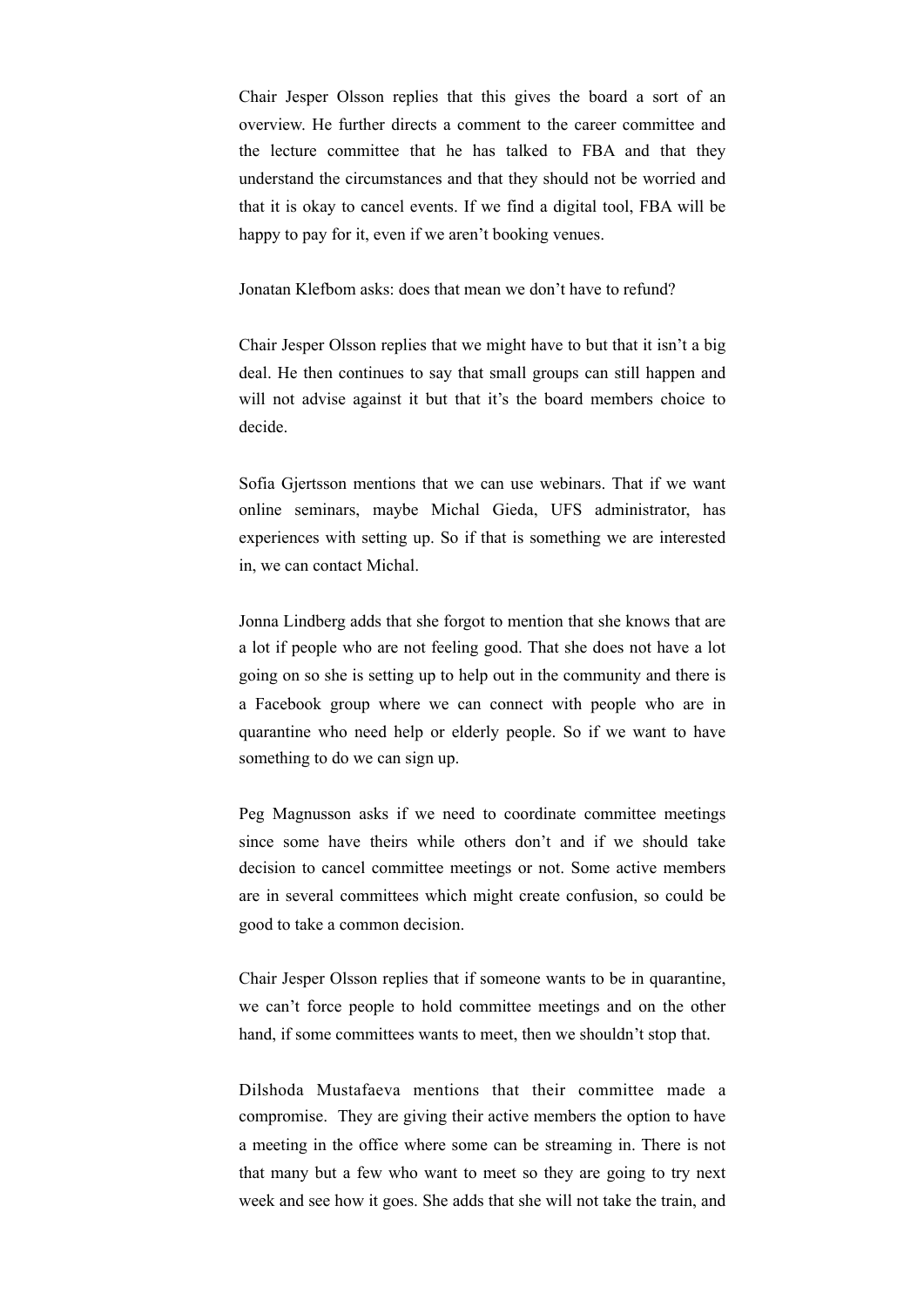wants to be in quarantine so that she can see her grandmother. She also adds that she doesn't want to do office hours and asks how we'll take care of the office? If its only lecture that wants to meet in office, then it is not fair to the others and will instead just have digitalised meetings.

Rebecca Edvardsson agrees with Dilshoda. That it is good to have some sort of unity and that we shouldn't have open office hours. We can have the office hours to clean when needed but not having people walking in and out. She mentions that she is in a risk group herself and that it is better than having people walk in and out of the office.

Chair Jesper Olsson rounds up the discussion and adds that the committees have some sort of a say over their own committee.

#### 6.1 Election of 3rd member to Crisis Group

Secretary Juliet Brickell mentions that Cheryl Fund and herself want to nominate Soha Kadhim to the group and that they have proof that she wants to do it.

Rebecca Edvardsson mentions that she can help but does not want to be in it. Since she is a law student she can help out with matters involving insurance and contracts.

*Proposal to elect Soha Kadhim as the third member to the Crisis Group.* 

*Passed by acclamation at 17:58.* 

7. New Membership Category: High Schoolers (Attachment 2) *Jonatan Klefbom mentions that the Presidents had a meeting with the Chief recruiters to discuss on how to proceed with the High-school recruitment strategy. That it is important to know the purpose behind the recruitment which is to increase the member base and receive bigger grants. As well as engage students for the future. The most reasonable thing, since it'll be a new category of members is for those members to have the chance to attend our lectures and some seminars. However, if committees think it could be good to have them join committees, we can for example in webzine have them write articles and send it in. This will not need a lot of presence. The sign ups are only possible at high schools.*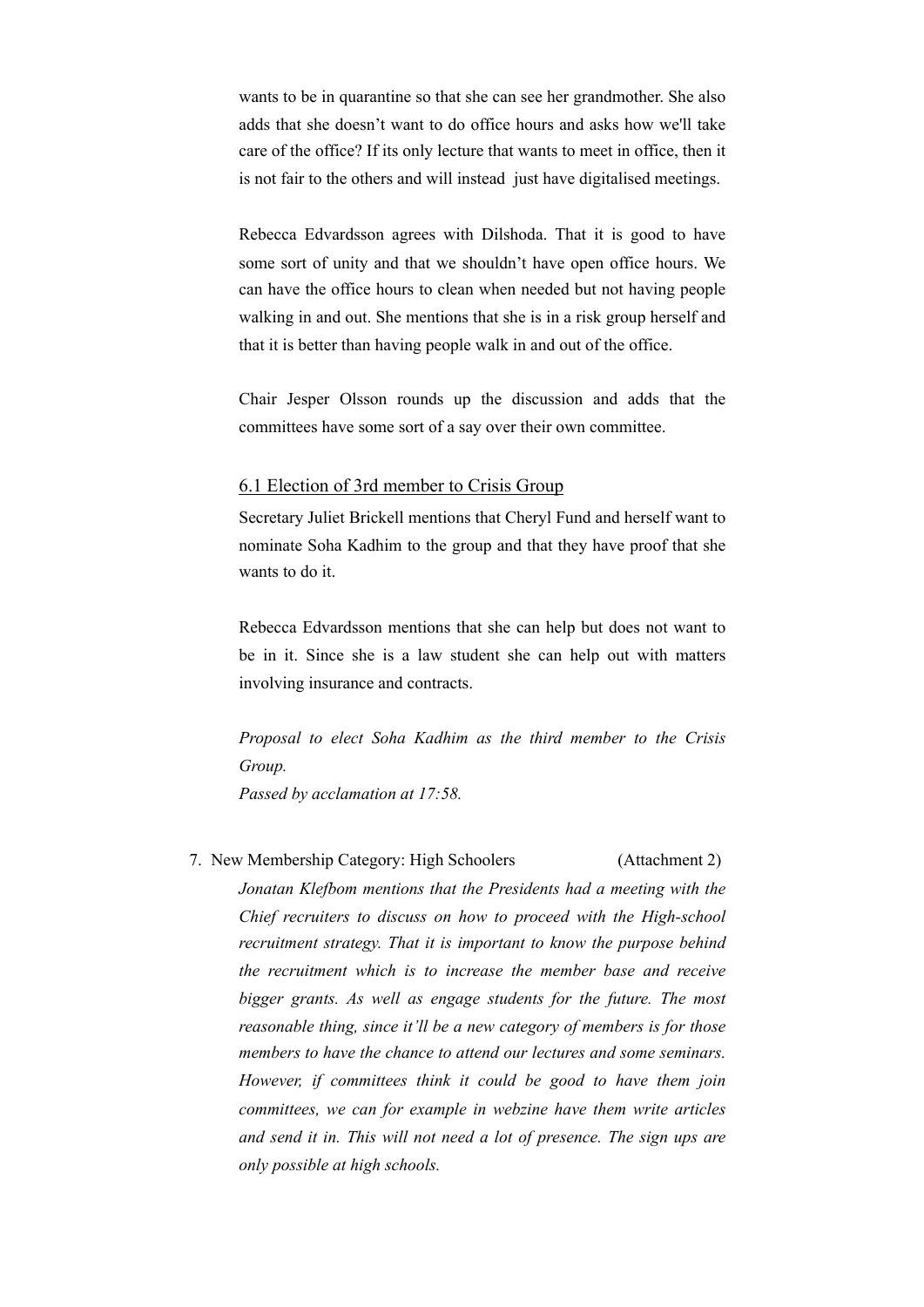Philipps Scholz asks if they should pay a membership fee.

Jonatan Klefbom replies that as he has understood it, the membership will be free.

Sofus Malte Rønberg replies that he is unsure if they should pay or not, that they were talking about having a small fee of perhaps 50 SEK to feel more like that they are a part of UPF.

#### *Sofia Gjertsson left the meeting at 18:03.*

Philippa Scholz mentions that she doesn't know how they'll do it because of the corona virus.

Chair Jesper Olsson replies that we should think for the long term. That we obviously won't be able to do anything about it now. That we have to administrate it for a month or longer and that we should take a decision today and implement it in the future.

Hedda Carlsson thinks that it is cool that its free and that they shouldn't be allowed in the committees because that would have to limit the committee activities and that they might not be able to join like an after work. She also adds that 16 year olds might have less quality in writing which might create more work. She lastly adds that she thinks that they should be able to go to lectures but not join committees.

Secretary Juliet Brickell agrees with Hedda Carlsson.

Dilshida Mustafaeva mentions that she agrees with what have been said. That she is for it as long as lecture doesn't have to change as it is mainly for the university audience. That's why the lectures are late because seminars run late, lecture shouldn't change their schedule for that.

Jonatan Klefbom mentions that he understood the discussions that the membership should only be valid for is lectures.

Rebecca Edvardsson mentions that it would impractical for them to join the committees and be hanging out at pubs and various activities. She also asks how much work that would be for the new secretary and how that would work and asks if anyone has checked with Soha Kadhim.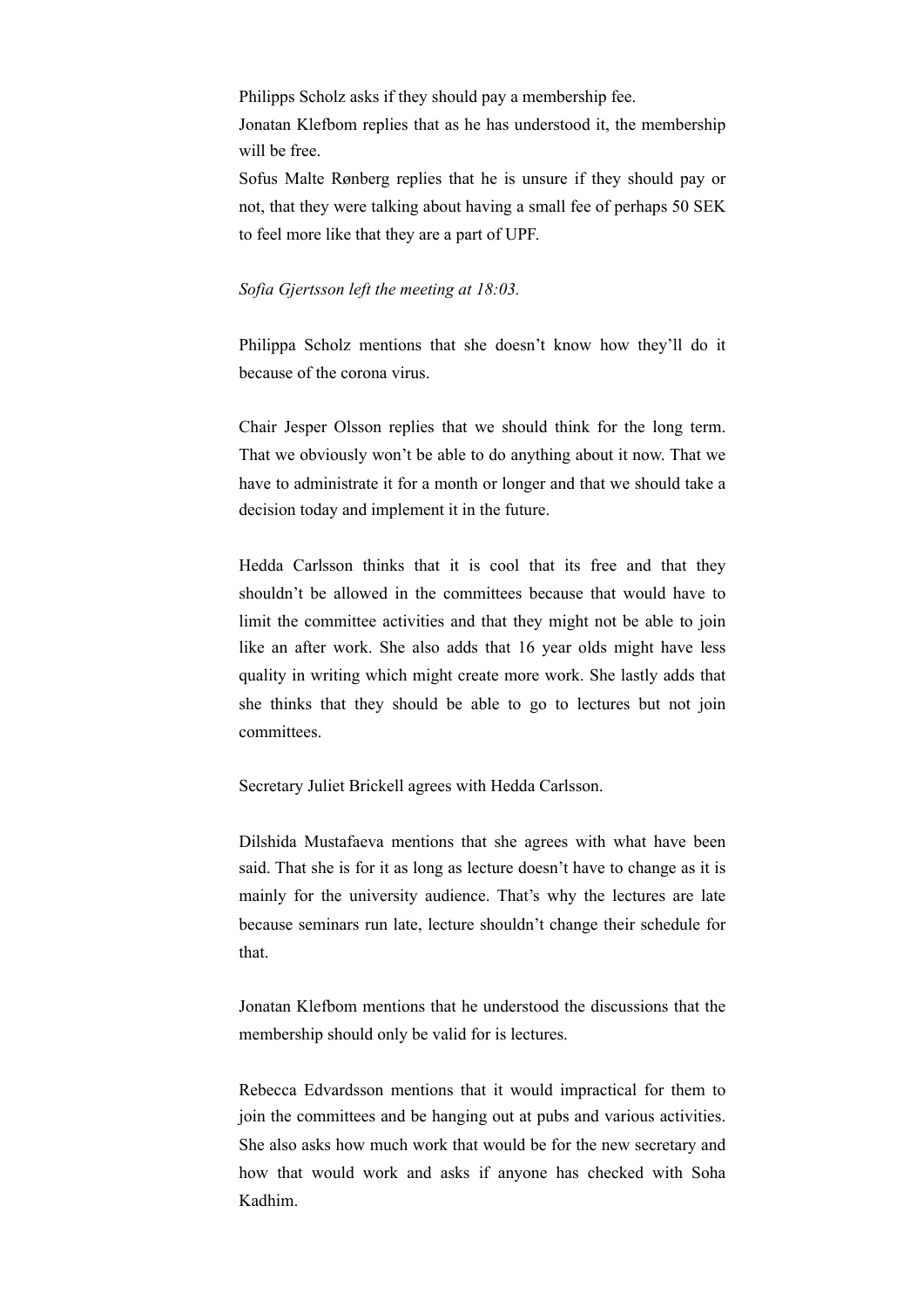Jonatan Klefbom replies that as he understood it would be possible. She was present at the meeting. Positive suggestions but not anything else than what we have already said.

Jesper Olsson replies that it wouldn't be the secretary's work but rather the company we use that does the app.

*Jonatan Klefbom moves that the board decides to accept the following proposals:* 

*- That we open up a new category of members for high school students (for example with green cards and differentiated on CoachHippo)* 

*- Those are allowed entrance to all our lectures (or equal seminars), but no other events or committee work.* 

*- That this membership is free* 

*- The recruitment will mainly be proceeded by our Chief Recruiters, who will visit different high schools in Lund.* 

*- In order to reassure ourselves that somebody is a high school student, sign up will only be possible on our visit to that school. In other words, this membership will not be available during office hours or lectures*.

*Proposal to accept the suggestions mentioned above. Passed by acclamation at 18:12.* 

*Sofus Malte Rønberg, Philippa Scholz and Carl Cotton left the meeting at 18:12.* 

#### 8. Presidium reporting

1. Presidents

- Kudos to all committees, hard times to go through and many things that need to be re-arranged. If you need help contact Jonatan since his schedule is pretty free.

- Presidium have been talking about possibilities of having an inspector, this is common at unions and nations. More experienced in the work. Not an active member but has been involved in the organization before.

Secretary Juliet Brickell asks if this is a paid position and if it is someone from the current board.

Jonatan Klefbom replies that this would be someone who is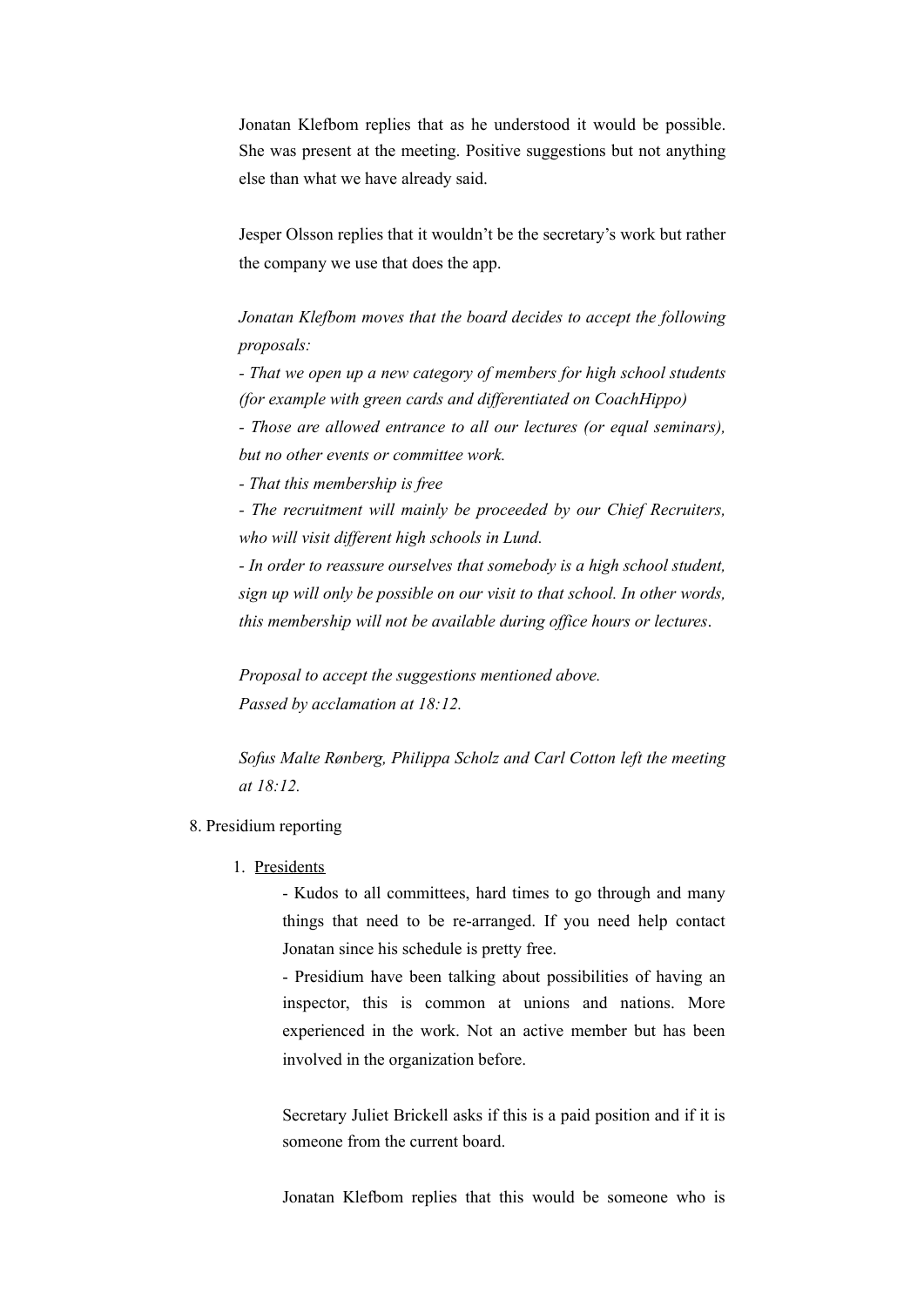doing a couple of things every year, will be out in the working life, that this is just a title that can help us. This position would stay for a couple of years. Haven't decided how long it would be but perhaps 2-5 years.

Jonna Lindberg says that she likes the idea and thinks it works well at nations. The nations probably have that they are elected and that they will be an inspector until the person wants to leave, with a minimum amount of years. Maybe for democratic reasons it could be good to have a maximum amount of years so that the person doesn't stay too long. It is usually a professor who has the title at nations. She further adds that she think its good that its someone who has been in the organization for a couple of years, or an alumni who is at the university.

Benjamin Johansson agrees with Jonna Lindberg. The trial limit could be discussed. Depending on who would be the target, he thinks that 5 years is a long time. He further adds that if it is a previous member we can't expect them to be in lund for five years once they're done. He thinks that two years with the option to step down after one year is more reasonable, still that would add a long term connection to the association.

Mara Glas asks if we had a person serving for several years, would that require the person to stay and be located in Lund or can things be done online? Will the person attend formal occasions or sittings or balls.

Jonatan Klefbom replies that it is for us to decide on and that both are possible.

2. Secretary

- Not present at this meeting

#### 3. Treasurer

Mara Glas:

- NCIA is canceled, will not happen in the spring but think they will move it to september.

- Have transferred the budget post from last year to UFS so they can take care of the expenses.

- Urge us to think of ways to keep up committee work. Otherwise, FBA grant can't be spent the way we were planning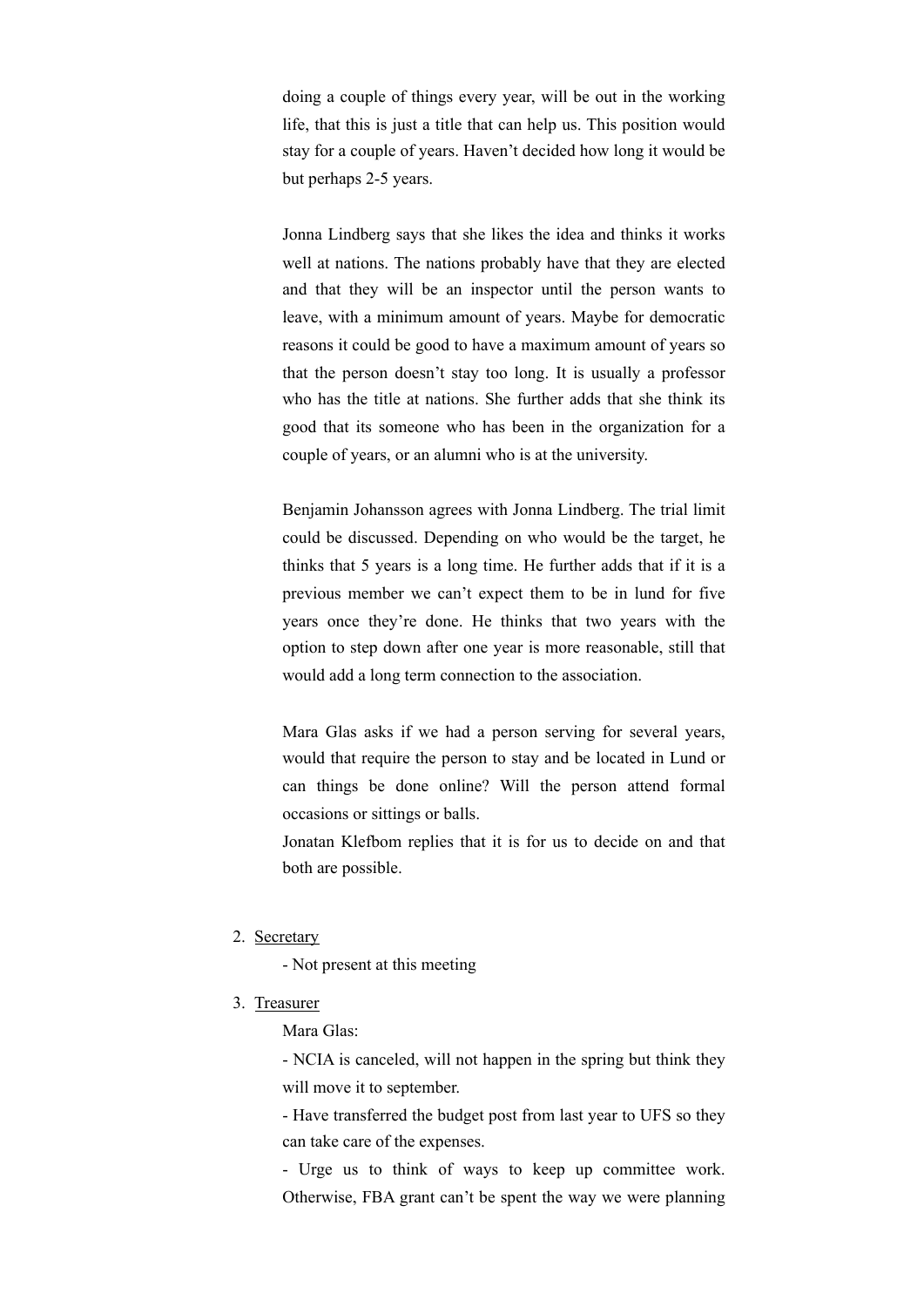Benjamin Johansson:

- turbulent times, financially. A lot of stuff happening with grants and events. He would like to express his support to the committees, to make sure to encourage everyone that it's not the ordinary program of UPF. He also adds that It's not easy to cancel events and activities that you've been looking forward to. We need to help each other out. Keep carrying out the activities we can do, because everyone is locked inside, it's important for us to stay active. That we and our members feel that we contribute something to our community. Best way to keep our mood and motivation up. As well as planning future events and next years operations.

- About the financial part, is expecting a surplus, will increase drastically. I think we should have a discussion on how to handle the surplus, should we put it in savings ? Allocate it? UFS have had a bad situation - give money to them ? But we need to have a discussion. Any suggestions to make use of these funds are welcome. Both himself and Mara are available for meetings and support.

#### 4. UFS-representative

- Not present.

5. Head of IT

- Not present at this meeting.

(Chair Jesper Olsson declares the meeting adjourned for a 10 minute break at 18:30)

(Chair Jesper Olsson declares the meeting re-opened at 18:45)

#### 9.Committee reporting

1. Activity

- As they have already mentioned they were going to say previously. Haven't made a decision about the ball, taking a lot of things into consideration. Different point of views. If anyone has anything that they think they haven't thought of. The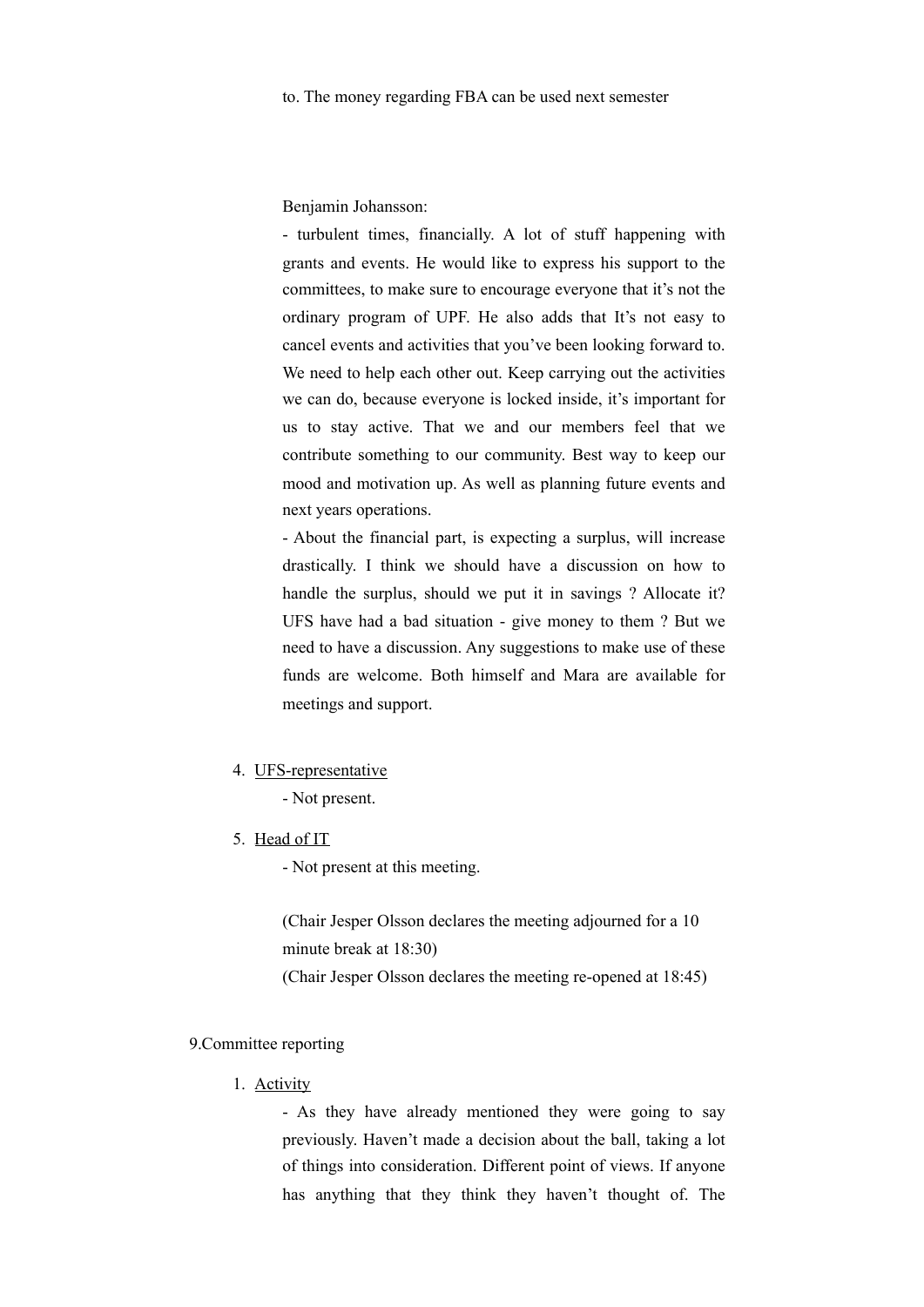decision of having the ball or not won't be discussed today. They are the ones that will take the decision.

- The goal is to postpone the date and hopefully Grand will be flexible.

- Cancelled waltz lessons.

Rebecca Edvardsson wants to have a run through on what would happen if we cancelled. Would members get money back. Even though the recommendation is below 500 the message we send as an association, we have to take responsibility and a message of what you decide to do.

Hedda Carlsson replies that a week from today (Thursday 19th of March) is the deadline for when they can cancel the ball and get the money back but if they do not cancel before the deadline, they will have to pay 75% of what they originally said. As Isabel said they are trying to push the date. If people are asking you if they get a refund, that is something that they need to discuss with Grand and the Crisis Group.

Isabel Gråby adds that the goal is to reimburse people if they cancel the ball.

Benjamin Johansson mentions that it is tough situation, postponing this cancellation date should be our top priority. Believes Grand will be hesitant to do it because they will know the cancellation is quite high. But since the last cancellation date hasn't past we can use it as a new point of agreement with them. Very beneficial for them if we can push the cancellation date forward. Chances are pretty low of having a ball, and a lot will happen before then.

Rebecca Edvardsson adds that if they decide to go ahead with the ball, consider repaying tickets for the people who don't feel comfortable going.

Hedda Carlsson replies that they will definitely pay people back if they are in a risk group or not comfortable with not going. Of course, they are not going to tell risk group people or people that aren't in Sweden that they won't get their money back. If people can't attend they will reimburse. But they want to go strong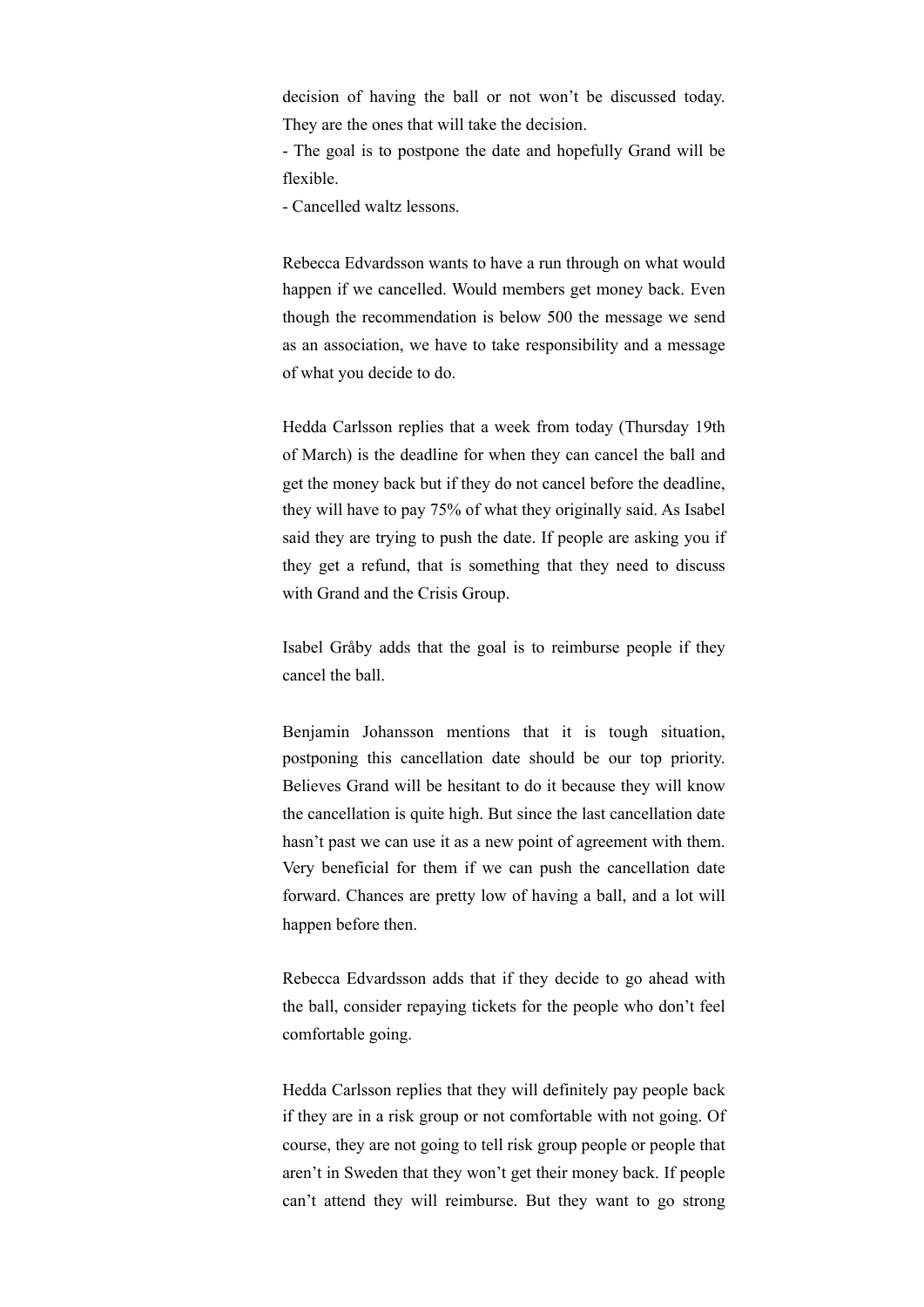when re-negotiating and be tough with Grand.

Isabel Gråby clarifies that they will write something in the event but that they want to wait until they have had their meeting with Grand.

Hedda Carlsson adds that they have of course been talking about posting something and telling people what they have been discussing but that it is not all of our members business that they have a meeting with Grand and it's not everyones business to know that they have a meeting with Grand. They are not telling people in detail what they will discuss. For our association, there is no right or wrong, they know that a lot of people are scared but there are a lot of people that are lonely and in Sweden it is a huge issue and therefore as long as the authorities does not recommend having these events they will think of it. They will talk to the treasurers about the refund. She lastly adds hat they are trying to manage the situation as best as they can.

Jonatan Klefbom replies that it is a hard time and that they are there for them and support them whatever they choose to do in this situation.

#### 2. Career

- They have had to cancel many events.

- Still have the Stockholm visit in the beginning of may but haven't decided if they should cancel or not.

- Prep course might be online but the people they have emailed have declined because they want to meet them in person. They are trying to find people nearby and have it in may or maybe later in the spring.

#### 3. Lecture

- Started reaching out to the lectures they do have.

- Don't have anything pre set, project groups just started working, trying to get the production to stream online.

- They were meant to have a lecture 1st April with Lümid.

Rebecca Edvardsson bring up in terms of the project, maybe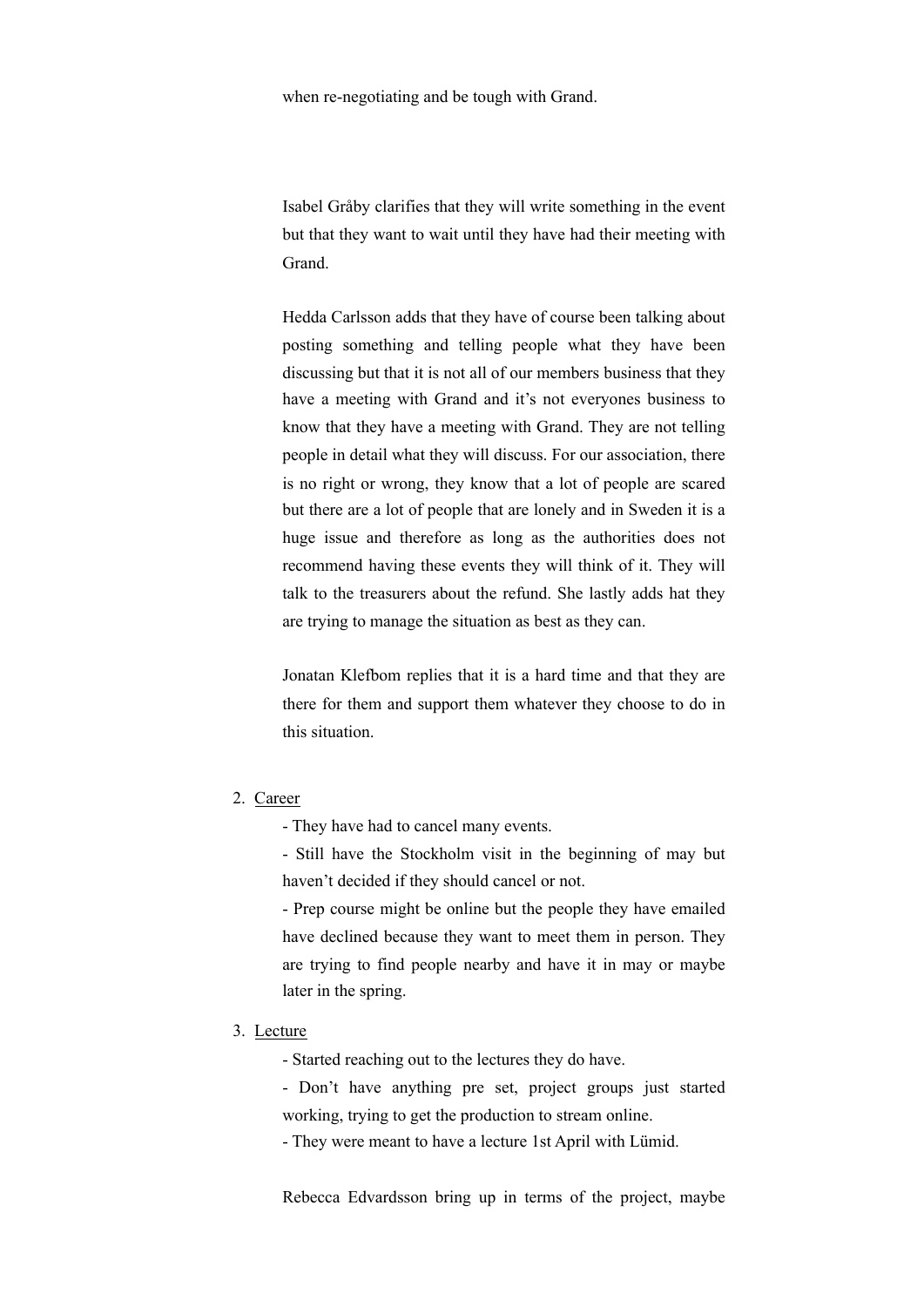they can invest lecture money in good equipment especially for having lectures over video link. This was something they were discussing at the beginning of the year, if we can use their own budget or take it from somewhere else.

Jonatan Klefbom replies that if they can find something that it would be great.

Dilshoda Mustafaeva wonders if it would be nice for them if they were optimistic and saved money for the next board for better lectures and if it would it be possible to get a program for streaming.

Rebecca Edvardsson adds that they won't be used for this semester but want to look into different options. She also mentions that Jacob Wollheim has talked about knowing where to get different equipment for this and looking at the budget.

Secretary Juliet Brickell asks how they will have meetings in the office?

Dilshoda Mustafaeva replies that they won't be in the office, because this is something that their active members have expressed.

Jonatan Klefbom mentions that it's possible to YouTube livestream using the technology we already have and perhaps have Radio and Lecture collaborations, to sort of let them be in charge of streaming, depending on what they have on the table right not.

Alejandro Guzman adds that they have already started thinking of doing things like a video livestream for live streams or something like that. What's possible in terms of connecting visuals. Hopefully we'll be able to get something going, a lot of masters students, so it might be hard to get people on board.

#### 4. Magazine

- Cancelled this weeks meeting, might cancel next weeks meeting, might introduce virtual meetings.

- Have an indesign workshop planned, not sure if they can hold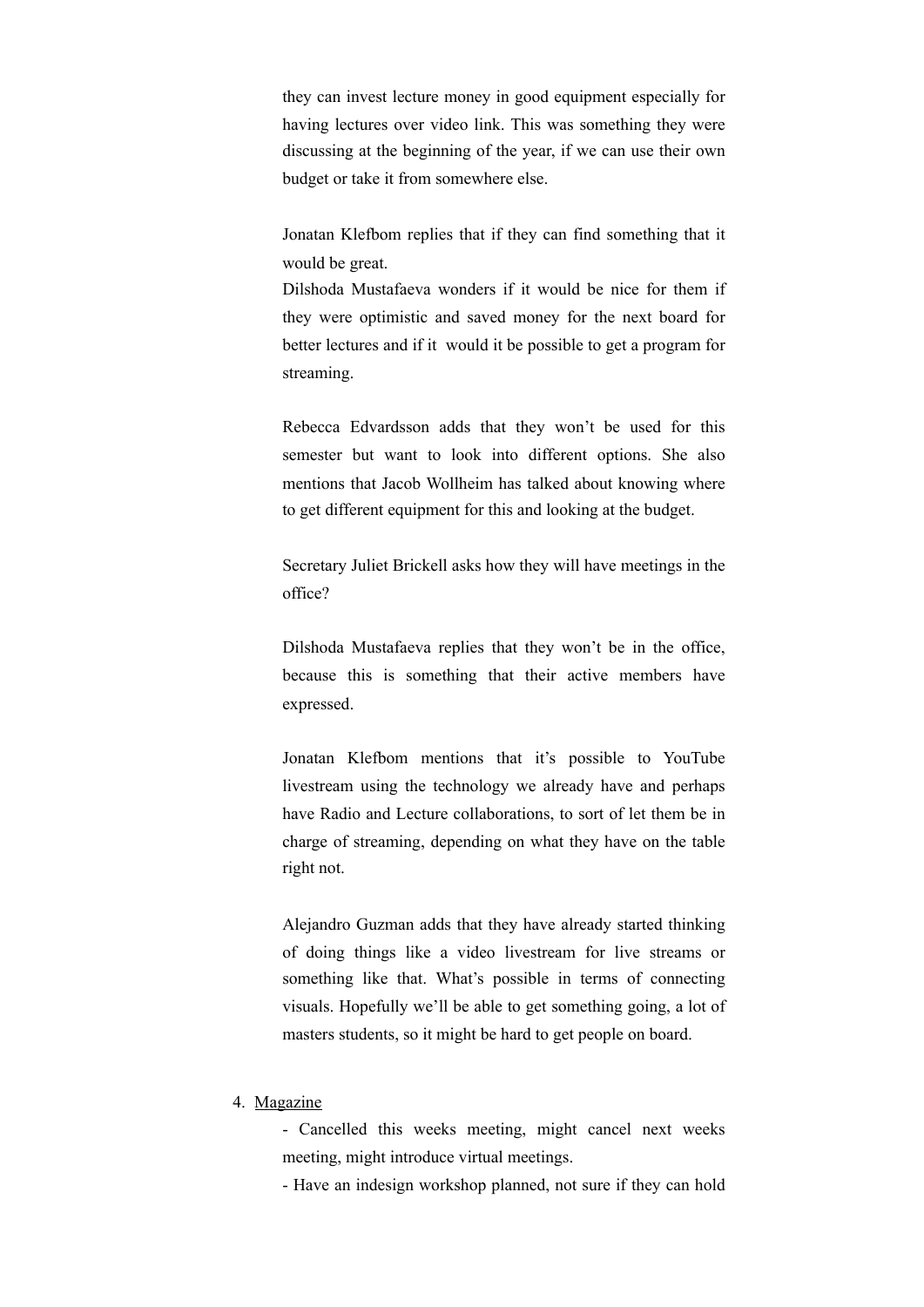it. Can hold it legally but they might think of changing it.

- Because things are slowing down they want to make UPF more visible and therefore thinking publishing more magazines.

- Thinking about the yearbook version, because of the layout week, lots of personal contact, and might be too risky. Deadline is the same but might not be able to do as planned.

- Three writers are effected, one had to leave Israel, one is stuck in Poland and one in Hungary. They are with their families, all is good.

- Had many articles and interviews cancelled, and everyone is excited to keep writing. Magazine will proceed. Slower with layout week, had issues but we solved that.

Chair Jesper Olsson mentions that they raise a good point. If you can do stuff that costs money, suggest things that you can do.

- Lucky that they can manage everything online, have had two meetings.

- Three members stuck in Helsingborg and one in Austria.

- Producing 6 T-shirts for chief recruiters as well as stickers and leaflets and environmentally friendly folders.

- Still have money in budget so going to produce water bottles

- Mugs will be bigger, 330ml. If they have leftover budget they will also produce tote bags.

- Created posters for some committees for the election, would be cool if the board could hang them up.

Chair Jesper Olsson replies that the additional money in budget is good use for merchandise

Jonatan Klefbom asks how many posters are left in the office?

Cheryl Fung replies that there are four posters left

### 6. Radio

- Had to cancel last weeks meeting, partially because of corona, and partly because others finished exams or still have exams.

- Going to put a link on the board page. In better news - they are now on Spotify. All of their previous episodes are up on spotify

<sup>5.</sup> PR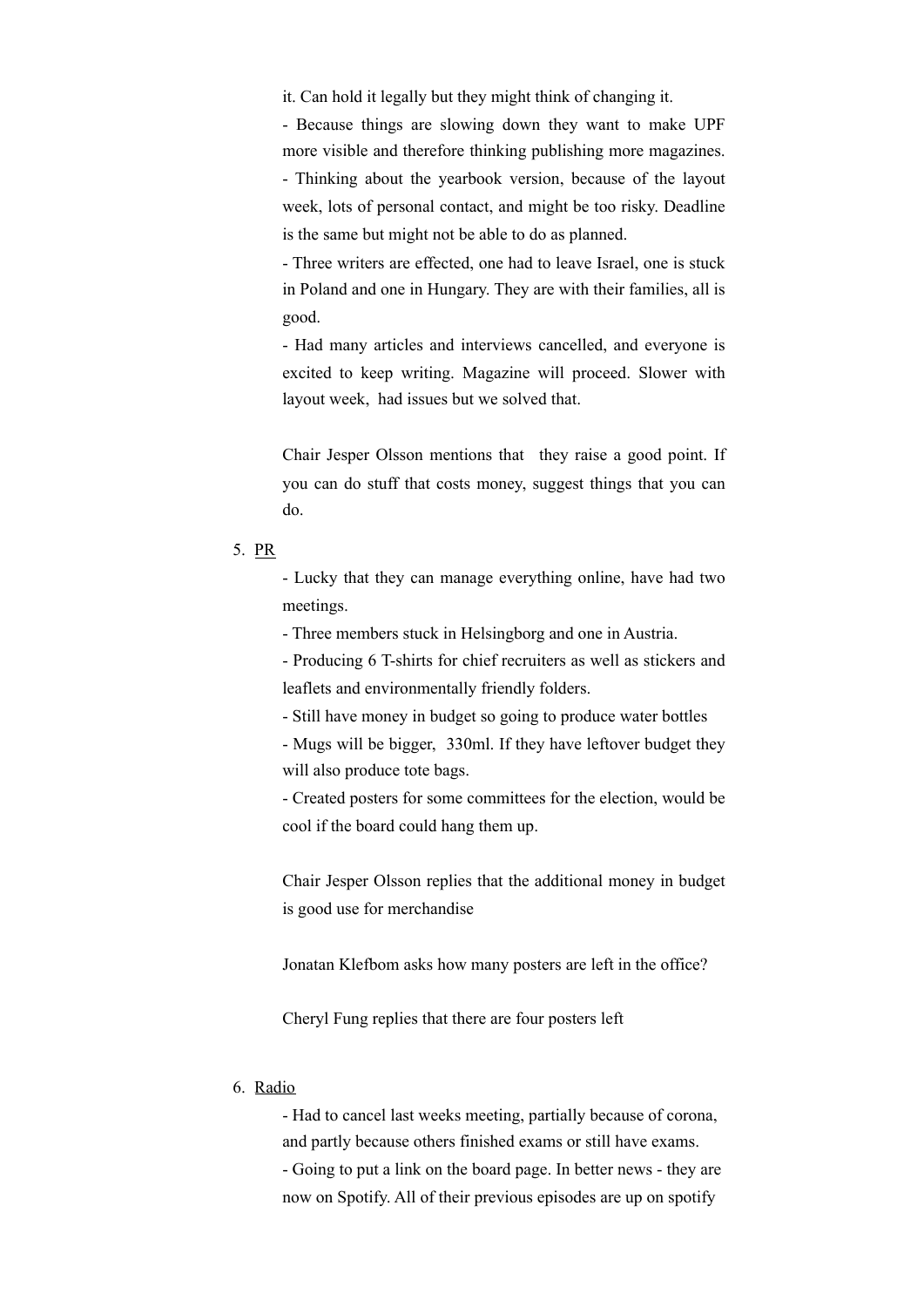already. Still a couple of bugs they are going to fix. - Had to cancel last weeks live show because of the same reasons as the cancelled meeting. Going to try to have our meeting next week.

7. Travel

- Their committee has nothing else to report on, they have recommended their active members to join other committees since the travel have been cancelled.

*Benjamin Johansson left the meeting at 19:36.* 

#### 8. Webzine

- This weeks webzine meeting was cancelled.

- One member has been called back to her home country.

- Filled up our deadlines for the semester. Might open more slots for more articles.

Moritz Neubauer mentions that they are doing a really good job and that in this situation right now they play an important roll, because they can still publish. Asks if there might an opportunity for radio or magazine to publish with them, but it of course depends on if they can handle right now.

Alejandro Guzman also mentions that they have been doing a great job and that they can always tell people to contact radio, if they want to give an insider perspective on radio, maybe want to share some information with where they are now.

#### 10.Motions

#### 10.1 Motion for expanding Magazine Budget (Attachment 3)

*Moritz Neubauer presents the motion to the board and adds that t*he *Magazine committee has money left but not enough and figured the magazine is not only important for this years board but also for the recruitment for the next years board. He adds that they proposed the lecture committee because they have a big surplus which means that they can move some of their money to the Magazine budget. The exact amount would be 5500 SEK which would double what they had left , and that with that money they would have a smaller amount but still enough to print more.*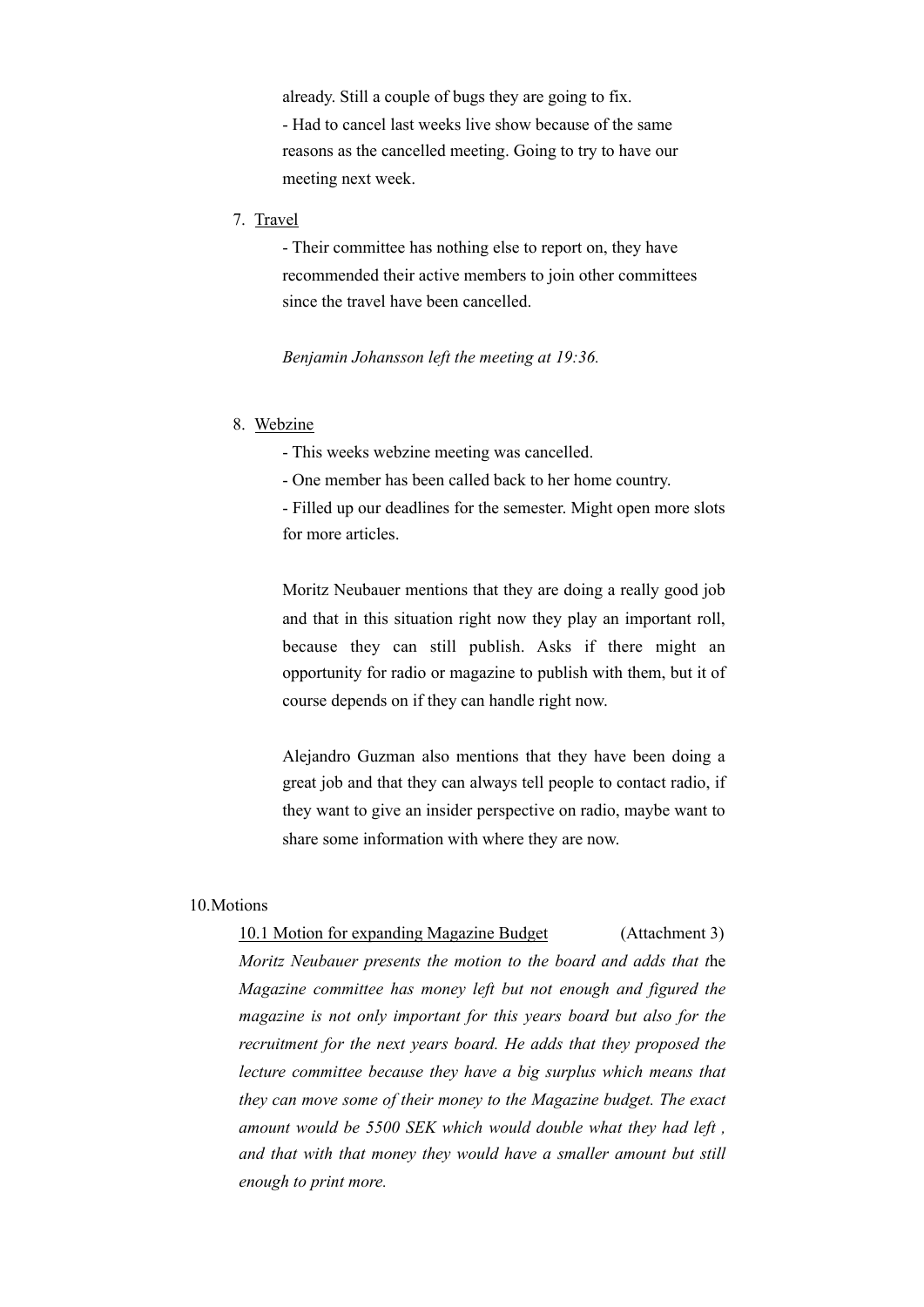Fredrik Fahlman adds hat it would be good for get active mingles and recruitments.

Moritz Neubauer adds that for magazine it's easy to show what they do because they have a magazine, but with the committee pages each committee can refer to that and show what they do which makes it more tangible.

Hedda Carlsson thinks it sounds like a great idea and a great way to spend money now that we have extra. She adds that she will have to discuss with Mara Glas on how it would work with refunding money for the people who bought a ball ticket with the yearbook version.

Mara Glas replies that it's always possible to refund money for certain reasons. Always possible to turn around. She directs a question to the heads of Magazine on whether the next issue is more expensive, and if so, by how much.

Moritz Neubauer explains that the page number will increase, makes the printing process more expensive, however doesn't get sent out so the money we save on postal service is more than what we spend on the extra pages. Also they will print less. They have a basic price and then you add the issues.

Chair Jesper Olsson mentions that there are a few committees that at the moment can spend money and that any type of extra money we can spend is good. So he asks what they feel about making the next issue a normal issue, with all the extra pages and send it out to all our members.

Fredrik Fahlman fully supports this idea.

Moritz Neubauer adds that they can extend the content of the committees. If they give more space to other committees, their committee members are fully behind this.

Jonatan Klefbom adds that they can amend motion to increase amount of money.

Rebecca Edvardsson says that we should definitely support what you are doing right now but maybe look into other committee budgets and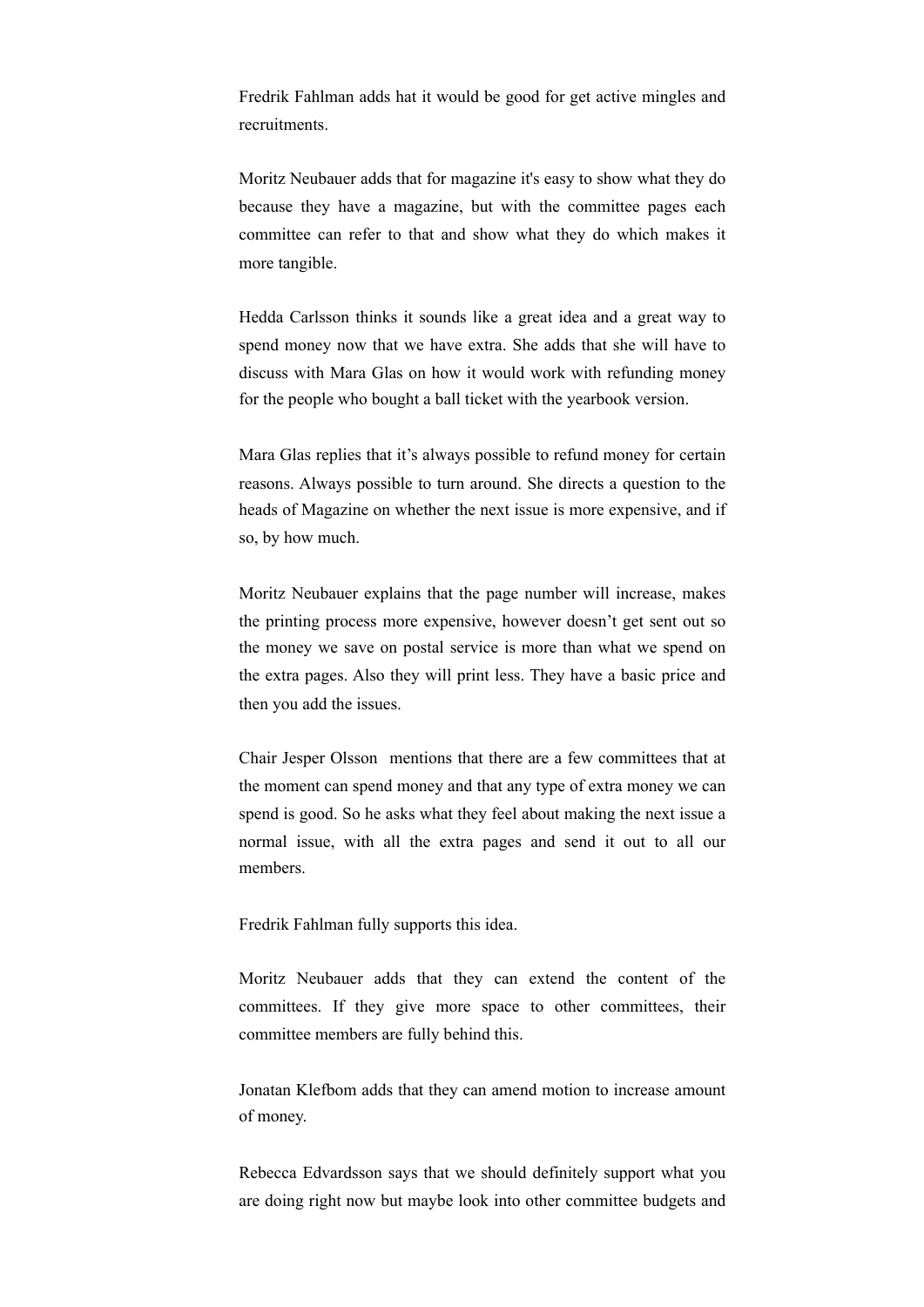not only lectures. To perhaps look into fund money from other committees to put towards this.

Linda Kivi mentions that she thinks they have too much money, and will probably have to spend it, so magazine could take money from the career budget.

Dilshoda Mustafaeva adds that she agrees with everything that has been said, and their work is very important and it would be amazing if the lecture committee could contribute and how this would work, would have to be discussed with Mara.

Mara Glas adds that she did the calculations and lecture has 89 629 SEK left and that money could be spent on that.

Chair Jesper Olsson mentions that the reason we have to decide on this today is because it's less complicated to get a bigger budget from one committee, Lecture and not smaller amounts from a lot of committees. If too much is taken from lecture, then the other committees can pay lecture back.

Jonatan Klefbom adds that Travel also has a lot of money left in their budget to the CO2 emissions

Dilshoda Mustafaeva wants a clarification if it was 5000 SEK that they needed

Moritz Neubauer replies that the money they applied for was 5500 SEK and they have 6000 SEK left.

Rebecca Edvardsson wants to suggest that we vote on this now, then magazine can look into how much the other committees have. Then lecture can look into how much lecture wants to spend on equipment and discuss where other money can be taken from.

Chair Jesper Olsson replies that we don't have specify the amount and the committee and then we decide on specifics at the next board meeting.

Mara Glas clarifies that since everything that we purchase goes from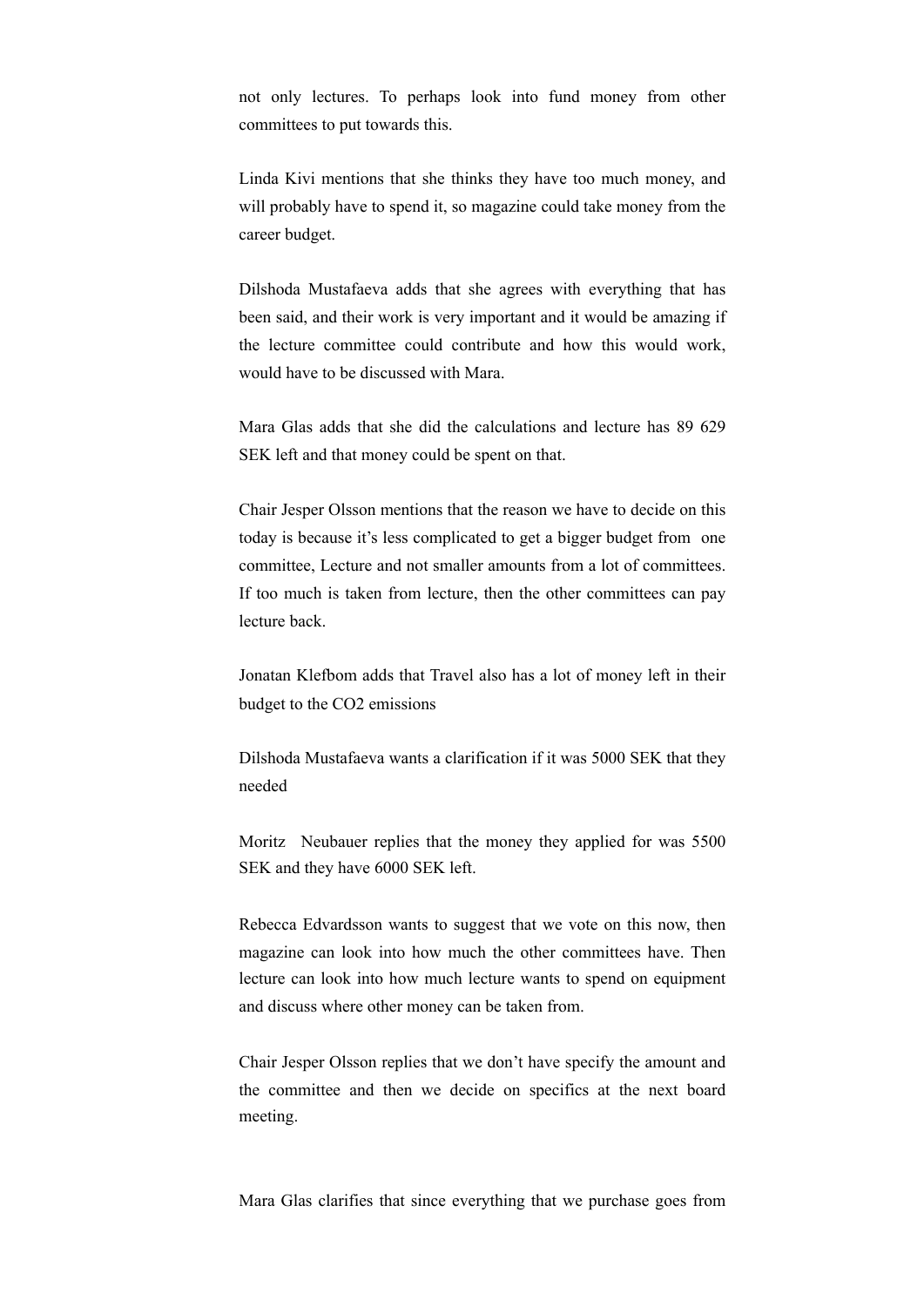the main budget first, we have to specify from what committee post it will come from. Because we would install the payment from the main budget and then specify a committee next time. Because the money is there, it is just a matter of accounting.

Jonatan: make an amendment - print the magazine as a normal issue, the amount they use for normal magazine.Suggest an amendment and then post it in the board.

(Chair Jesper Olsson declares the meeting adjourned for a short break at 20:04) (Chair Jesper Olsson declares the meeting re-opened at 20:15). *Nasra Mahat left the meeting during the break.* 

*Jonatan Klefbom suggests an amendment to the original proposal and proposes that:* 

"*We propose that, on Thursday 19th of March 2020, the board decides: To agree to allow the magazine committee to use an extended budget, money which will be taken from other committee's budget posts, together with the rest of the"magazine committee" budget, to finance the printing of the fourth issue of the Perspective (The Yearbook, to all members as well as issues used in the purpose of promotion"* 

Moritz Neubauer informs that they withdraw their original proposal.

*Proposal to accept the amended proposal. Passed by acclamation at 20:17.* 

11. Other points

No other points were brought up.

12. Confirmation of next board meeting

*President Jesper Olsson proposes the next board meeting to be held on April 16th at 17:00, Eden 222A and that there is the possibility that the meeting will be an online meeting instead.*

13. Meeting adjourned

*Chair Jesper Olsson declares the meeting adjourned at 20:24*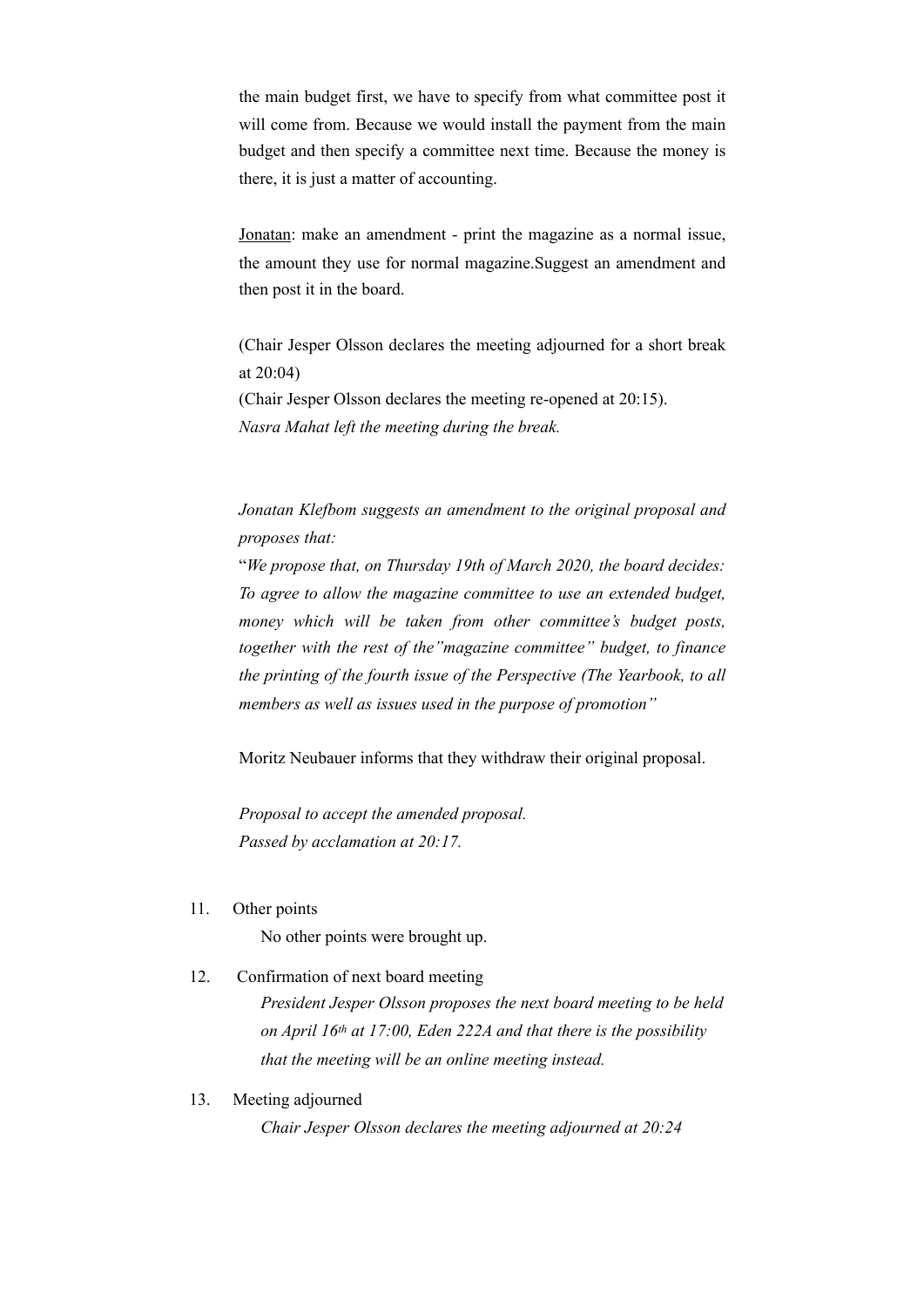Julief Brickell<br>Juliet Brickell, Secretary<br>Juliet Brickell, Secretary

Juliet Brickell, Secretary

Hlenandro Celezinar

Alejandro Guzman, Attester Mara Glas, Attester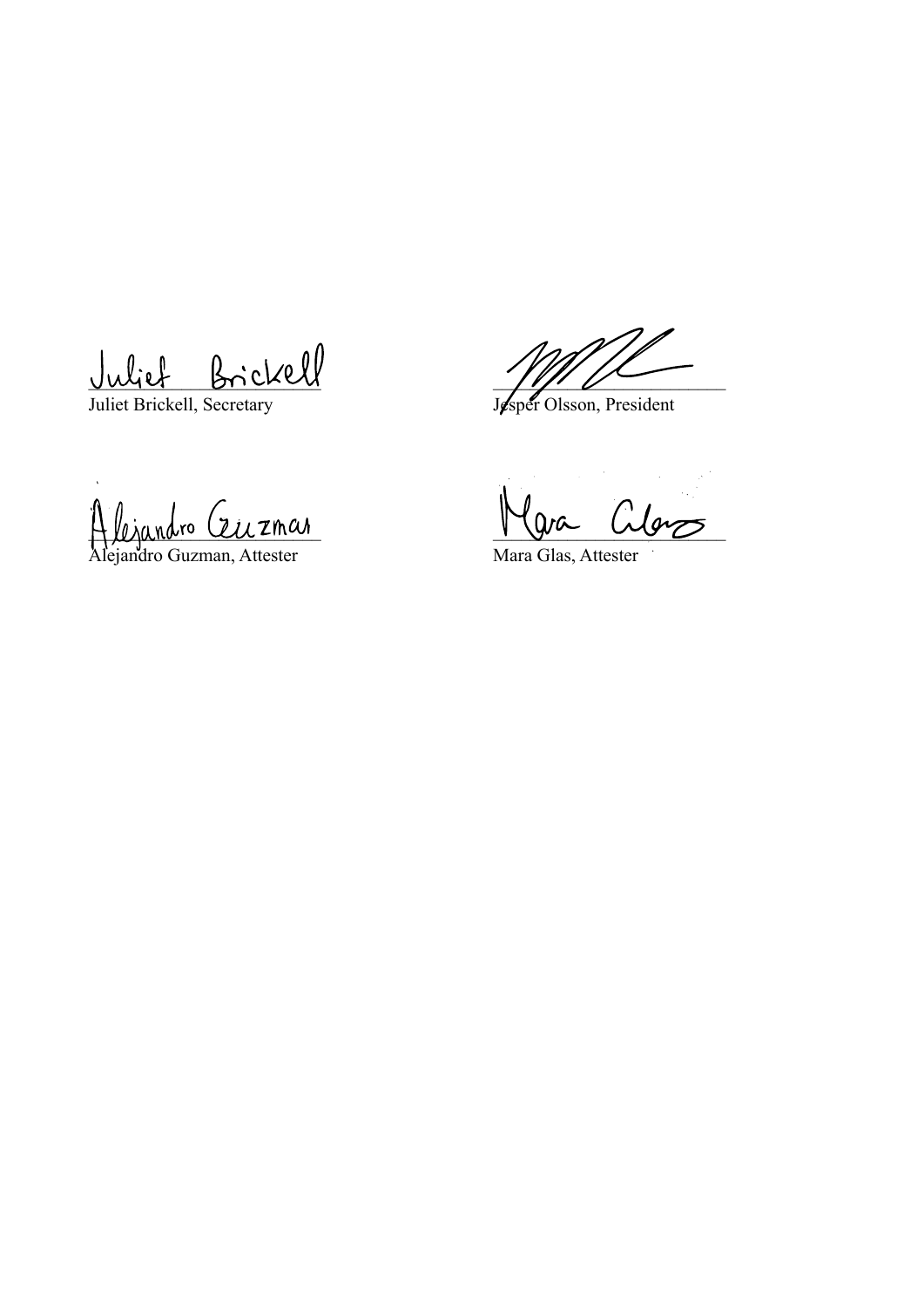## Attachment 1



LUND EST. 1935

**UPF Board Meeting Agenda** 19th Februrary 2020 Digitally over web-ex. 17.00-21.00

- 1. Opening of the meeting
- 2. Election of Chair of the meeting
- 3. Election of Secretary of the meeting
- 4. Election of Attester and Vote Counters
- 5. Approval of the agenda
- 6. Update on Corona 6.1 Election of 3rd member to crisis group
- 7. New membership category: High Schoolers
- 8. Presidium Reporting
	- 8.1 Presidents
	- 8.2 Secretary
	- 8.3 Treasurer
	- 8.4 UFS Representative
	- 8.5 Head of IT
- 9. Committee Reporting
	- 9.1 Activity
	- 9.2 Career
	- 9.3 Lecture
	- 9.4 Magazine
	- 9.5 PR
	- 9.6 Radio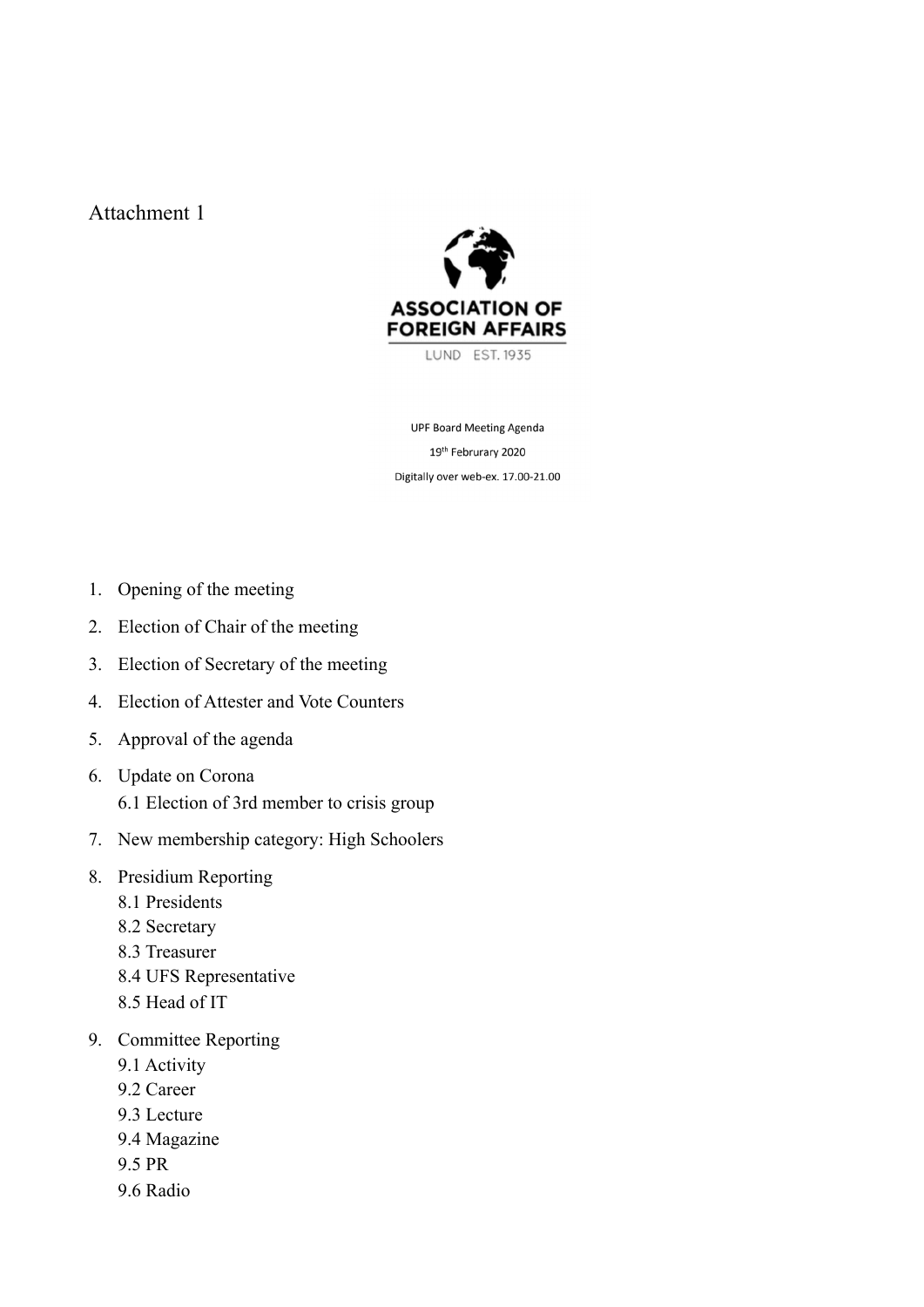9.7 Travel 9.8 Webzine

- 10. Motions 10.1 Motion for expanding Magazine Budget
- 11. Other Points
- 12. Confirmation of next board meeting
- 13. Meeting adjourned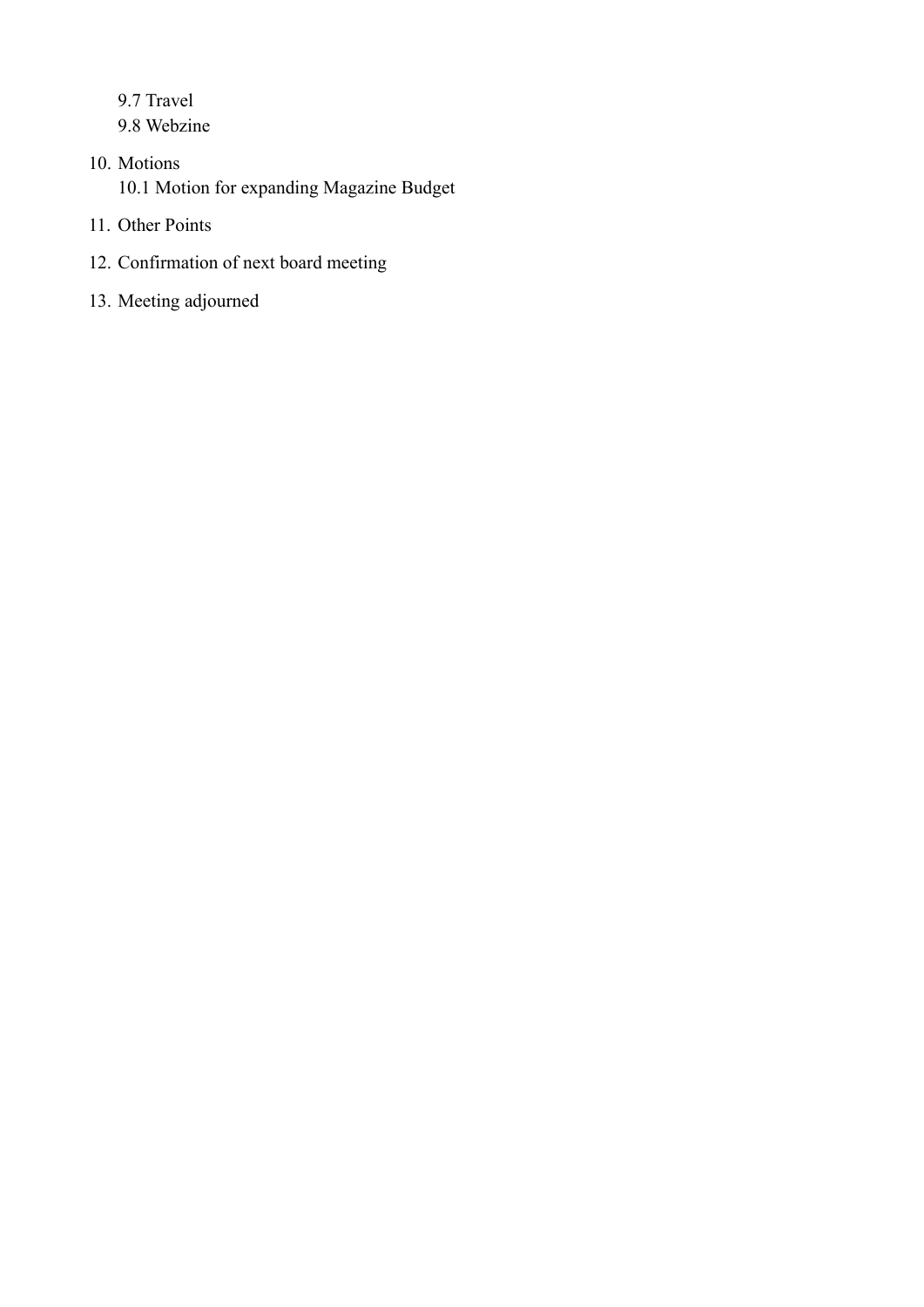## Attachment 2



## **Basis for discussion: High School Recruitment**

Under point 7. on Thursday's board meeting agenda, we will talk about how to proceed with our recruitment of high school students. Jesper and I thought it would be good to share our thoughts with you on this matter:

First of all, what's the purpose?

As we see it there are three main goals:

- 1. The more members we have the more attractive our association looks, and it will result in more money from grant.
- 2. It's important that we keep 60 % of our member base below 26 years old, as this is one of the requirements for the MUCF grant
- 3. As a large majority of the high school students from Lund continue on university studies, an early recruitment could mean that we attract more people to get engage themselves in UPF on a long-term perspective

Then what is our suggestion?

- That we open up a *new category of members* for high school students (for example with green cards and differentiated on CoachHippo)
- That those are allowed entrance on all our lectures (or equal seminars), but no other events or committee work
- That this membership is *free* this would of course attract more people to sign up and for us this would still mean extra money from grants, and hopefully higher attendance on our lectures
- The recruitment will mainly be proceeded by our Chief Recruiters, who will visit different high schools in Lund
- In order to reassure ourselves that somebody is a high school student, *sign ups* will only be possible on *our visit to that school.* In other words, this membership will not be available during office hours or lectures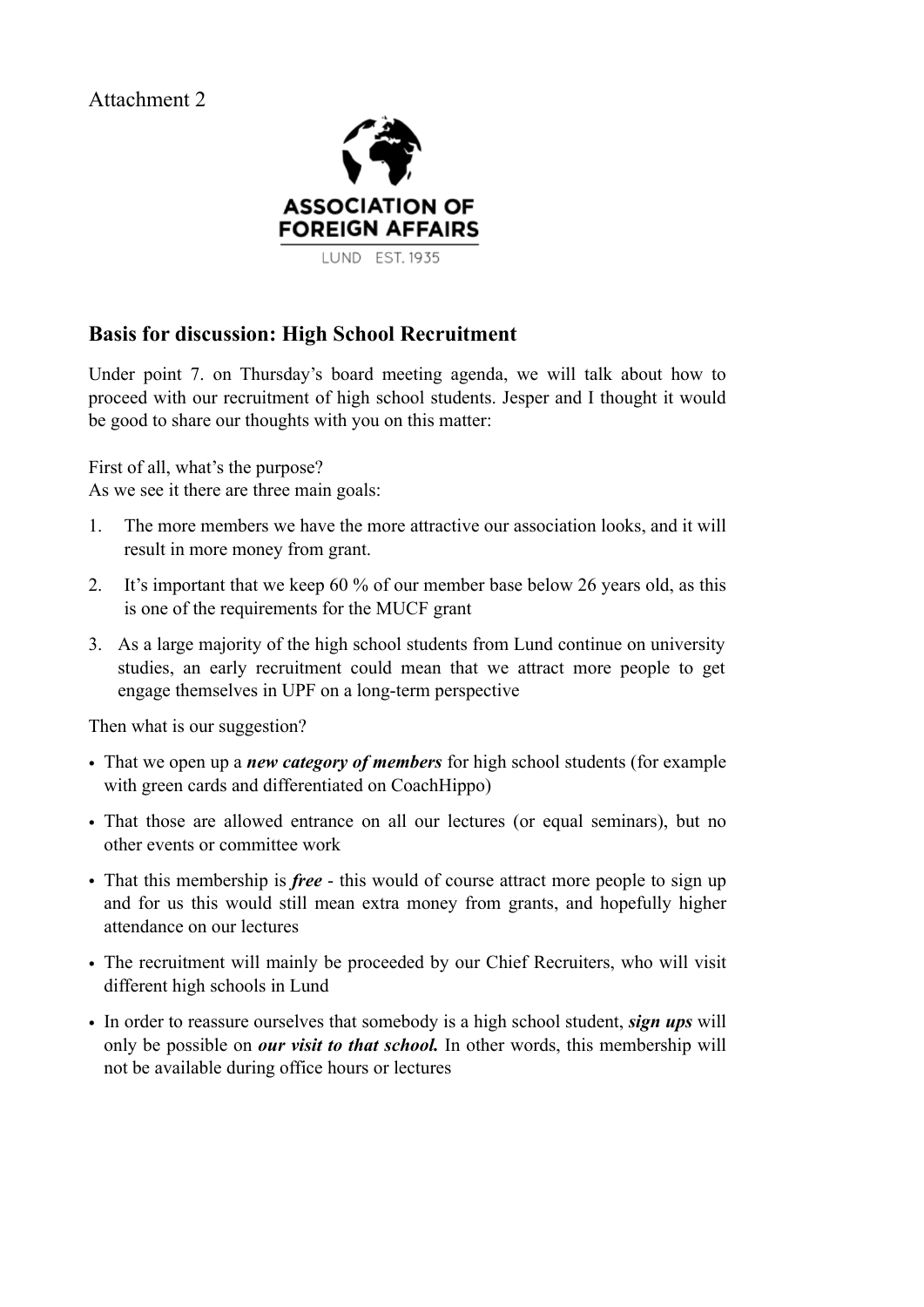What you should think about?

- How do you think this would affect our organizational work?
- Would you like to change anything in the suggestion?
- Would it be possible for them to take part in more activities, for example writing an article to Webzine?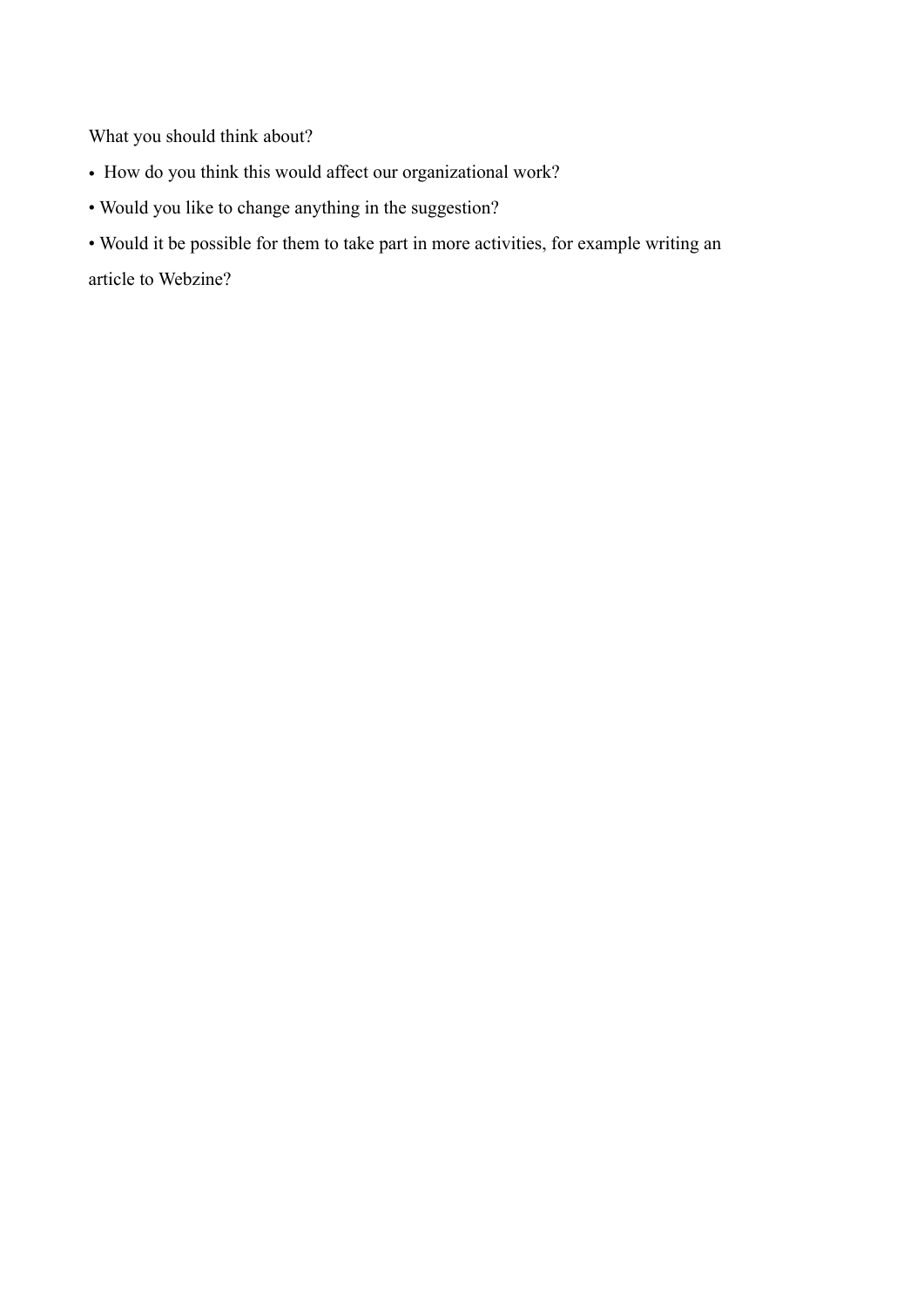Attachment 3



## **Motion about allocating extra budget for the yearbook from the "Lecture Committee" budget to the "Magazine Committee" budget**

## **Background**

As planned, the first three Issues of the Perspective Magazine stayed within the committee budget, which was reduced compared to last year. However, it was decided to produce a fourth issue/the yearbook both to not stop Magazine operations already in March and to have material. As the Perspective Magazine is used for Marketing/PR as well as for presents in lectures and on travels we believe in its value as a shared UPF product. Therefore, we opened the magazine for contributions from all committees and advertisements for lectures, events and merchandise.

To finance the fourth issue/the yearbook, the "Magazine Committee" budget will be exceeded. Even if printed in a smaller number of issues, extra support from UPF is needed.

At the same time, the lecture committee is - also due to the very unlucky fact of the coming Covid-19-lockdown - very unlikely to spend its full budget. This requires us to do whatever we can to make UPF visible over spring and summer 2020 as we cannot predict the situation of live gatherings.

## **Purpose**

The purpose of this proposal is to allocate extra budget for the yearbook from the "Lecture Committee" budget to the "Magazine Committee" budget. This will enable us to print the fourth issue/the yearbook in a reasonable number. Until now we printed between 600 and 750 numbers per issue. As the fourth issue will not be send to all members but be sold, e.g. at the ball, and distributed at recruitment events in the beginning of the next term, we propose to print 450-500.

The reasons behind this proposal are as follows:

- Magazines are used for many purposes within UPF.
- For ongoing recruitment and recognition, the magazine plays an important role.
- With the team pages (two pages per committee) we provide a strong recruitment tool for the next board - as then every committee is represented in print at the info booths.